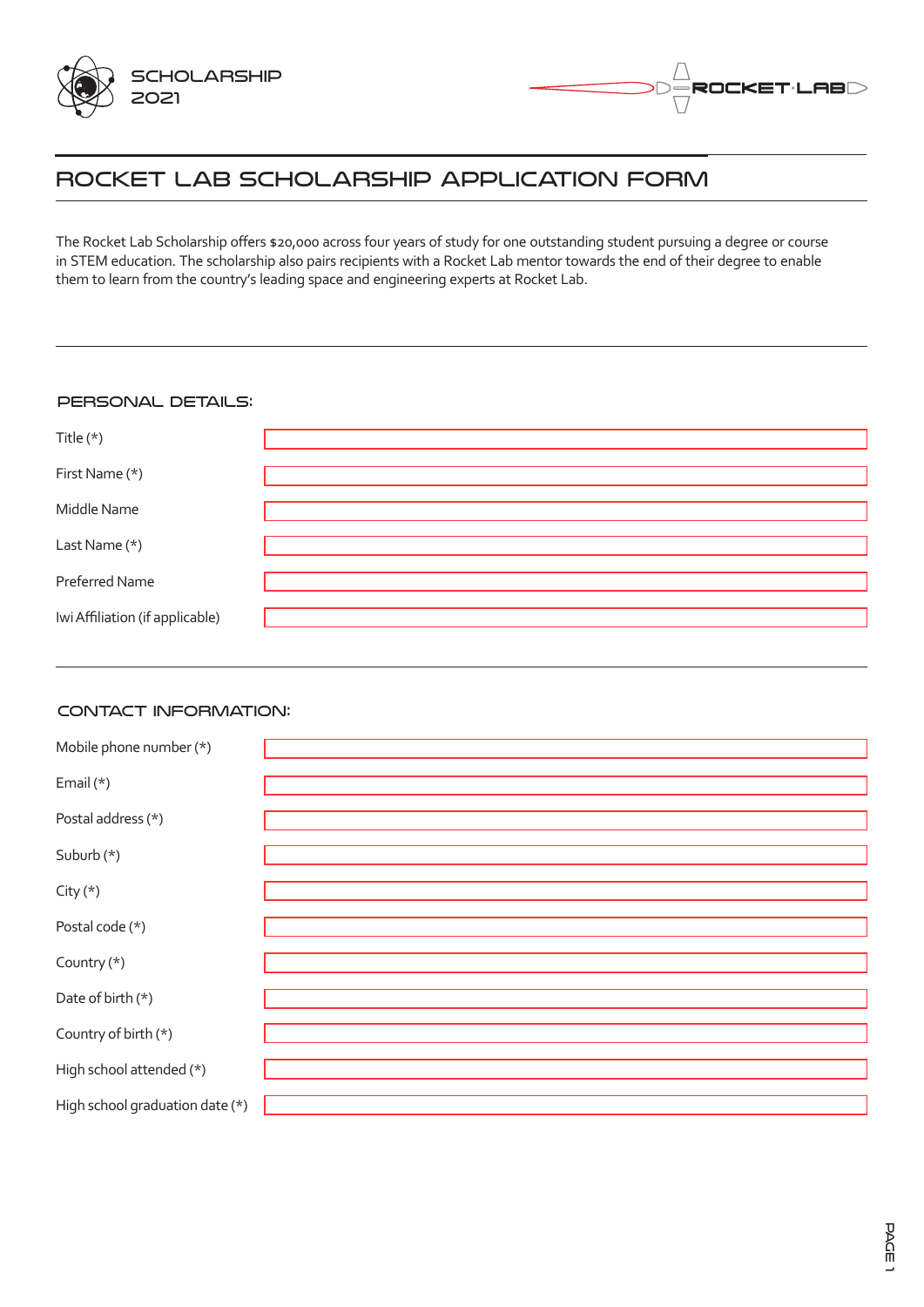#### Scholarships and Awards:

Have you applied, or do you intend to apply, for any other scholarships or awards to assist you?

If yes, please list the scholarships or awards. (\*)

Have you been awarded any scholarships? If yes, please list the scholarships/awards, including the funding body and value. (\*)

#### Referees:

Please list two referees who can attest to your secondary school academic and extra-curricular achievements, Wairoa District connection, and/or community involvement. By listing their details you give Rocket Lab permission to contact them in relation to your application.

#### Referee 1

| Title $(*)$                                                                                                                            |  |  |  |
|----------------------------------------------------------------------------------------------------------------------------------------|--|--|--|
| First Name (*)                                                                                                                         |  |  |  |
| Last Name (*)                                                                                                                          |  |  |  |
| Position (*)                                                                                                                           |  |  |  |
| Email Address (*)                                                                                                                      |  |  |  |
| Contact Phone Number (*)                                                                                                               |  |  |  |
| Relationship to you (*)                                                                                                                |  |  |  |
| Referee 2                                                                                                                              |  |  |  |
| Title (*)                                                                                                                              |  |  |  |
| First Name (*)                                                                                                                         |  |  |  |
| Last Name (*)                                                                                                                          |  |  |  |
| Position (*)                                                                                                                           |  |  |  |
| Email Address (*)                                                                                                                      |  |  |  |
| Contact Phone Number (*)                                                                                                               |  |  |  |
| Relationship to you (*)                                                                                                                |  |  |  |
|                                                                                                                                        |  |  |  |
| AT WHICH UNIVERSITY DO YOU INTEND TO STUDY? (*):<br>Auckland<br>Waikato<br>Canterbury<br>AUT<br>Victoria<br>Lincoln<br>Otago<br>Massey |  |  |  |
| Other (please specify)                                                                                                                 |  |  |  |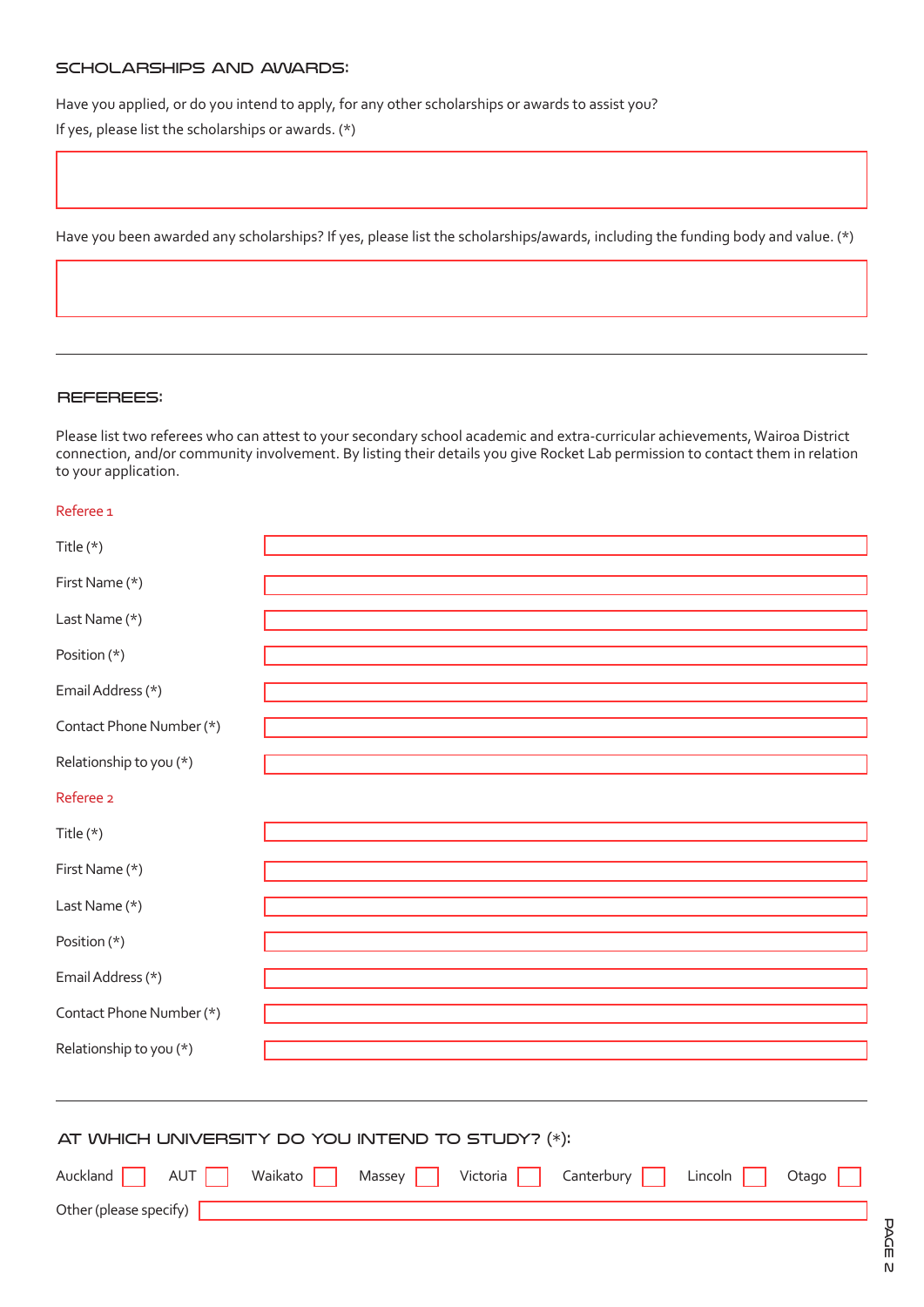Why do you want to study science, technology or engineering? (250 WORD LIMIT)  $(*)$ 

How will this scholarship make a difference for you? (250 word limit) (\*)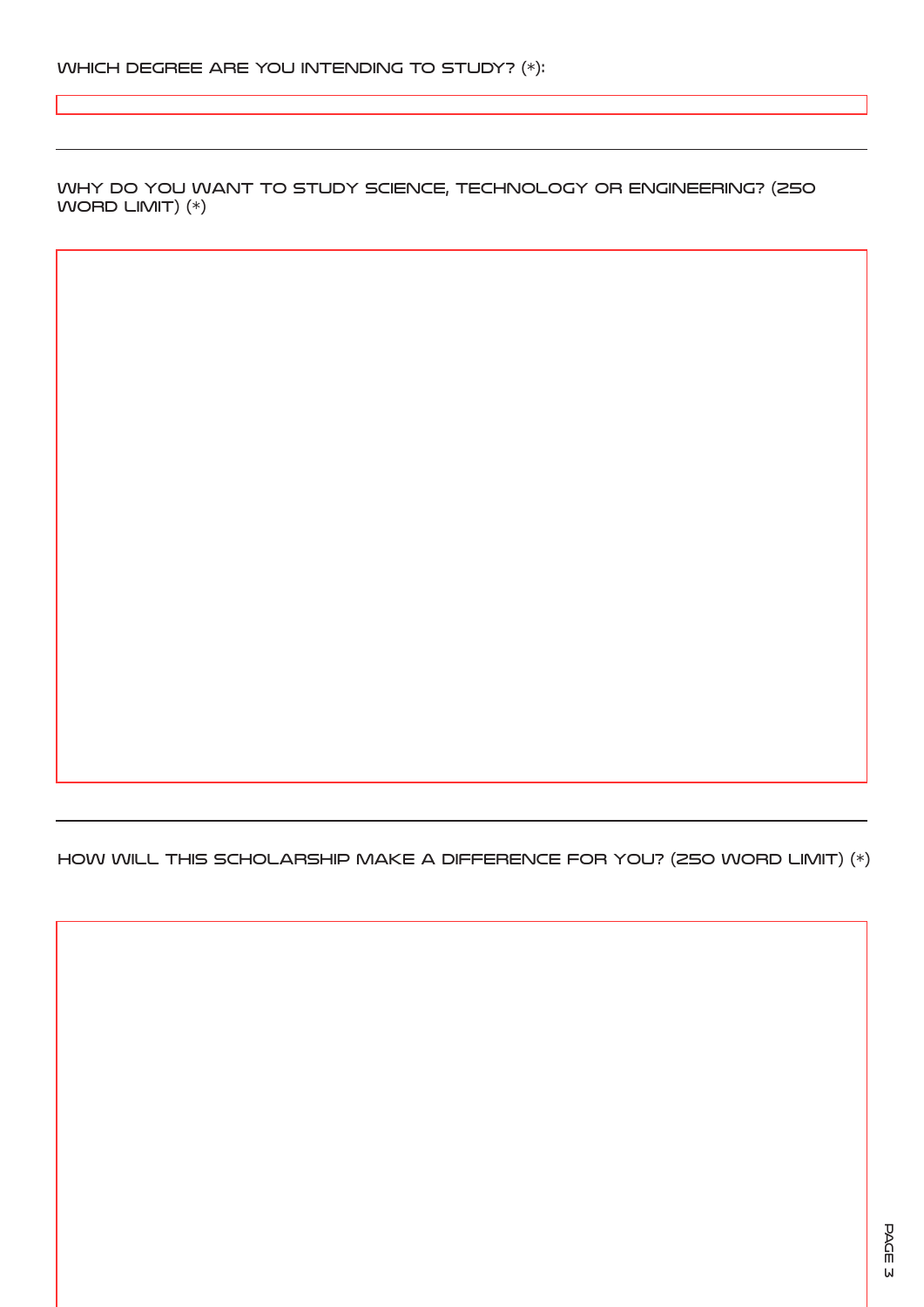What are your interests both within and outside of school/work? (250 word limit) (\*)

if applicable, Please discuss your connection to the Wairoa District, and what the community means to you (250 word limit)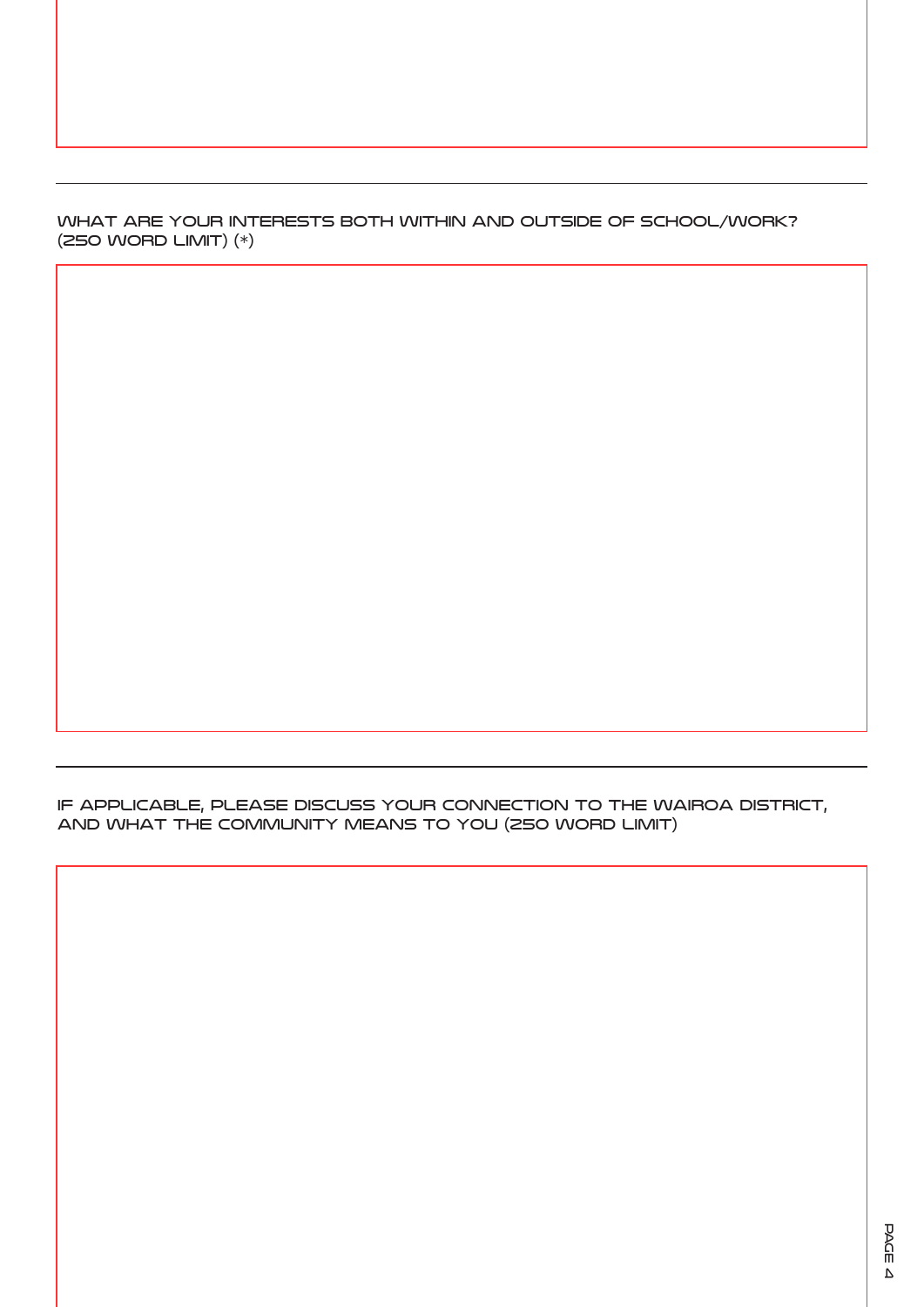Is there any additional information you feel could assist your application? (250 word limit)

# DECLARATION:

I have read and understood the regulations for the Rocket Lab Scholarship and agree to abide by them

SIGN: DATE: